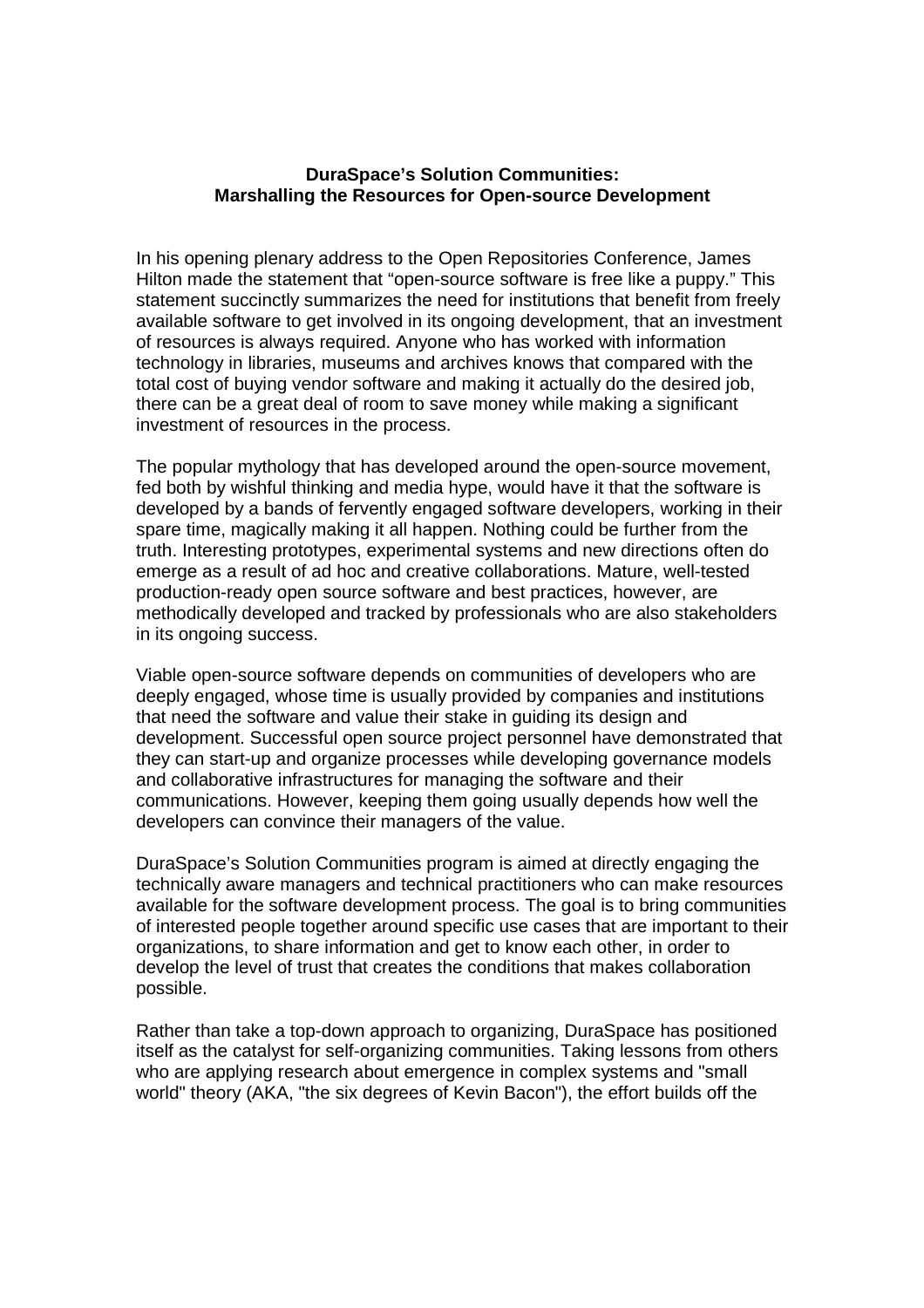basic idea that communities of interest develop around knowledge bases and good communication infrastructure.

Building a community around a particular use case depends on starting out with a few people who are willing to get the knowledgebase started and to start hosting events where people who are interested in the subject can connect with each other. This organizing group must be made up of people who see the effort as central to the needs of the organization they represent, and be able to devote some time to getting it off the ground.

Three roles have been identified that need to be taken on by members of the organizing group. These roles may be initially served by one person, but can just as easily be held down by a group. Note that these roles are as much about taking on the responsibility for getting something done as about doing it.

The first, and most important, role is the "steward." More of a moderator than a director, the steward is responsible establishing and maintaining the vision for the community, and for taking responsibility for making sure that it has what it needs to operate. This can mean setting up times for the organizing group to have phone calls, organizing birds-of-feather sessions at relevant conferences, etc.

The second role is the "knowledgebase gardener." This is the person or group who takes care of the knowledgebase by initially setting up the organizing structure and starting to add information to it. The metaphor of gardening is an apt one for this role. Encouraging the growth of the site, weeding and transplanting content to keep it healthy and useful are all involved.

The third role is the "evangelist" whose job it to find and recruit participants who would be useful to the community. If the beginning this is a very important role, helping to expand the organizing group, recruit contributions to the knowledgebase, etc. Over time, as the community reaches a useful size and starts to take off, this role may become less important.

There are currently five active solution communities:

- Data Curation
- Media Archives
- Preservation and Archiving
- Scholar's Workbench
- Small Archives

Each of these efforts started off by creating a vision for the community that sets the goals and defines its purpose. They then started wikis on the Confluence site provided by DuraSpace, and each of them set up a Google group that provides the mailing list for the growing community. DuraSpace has also begun a Crowdvine that also